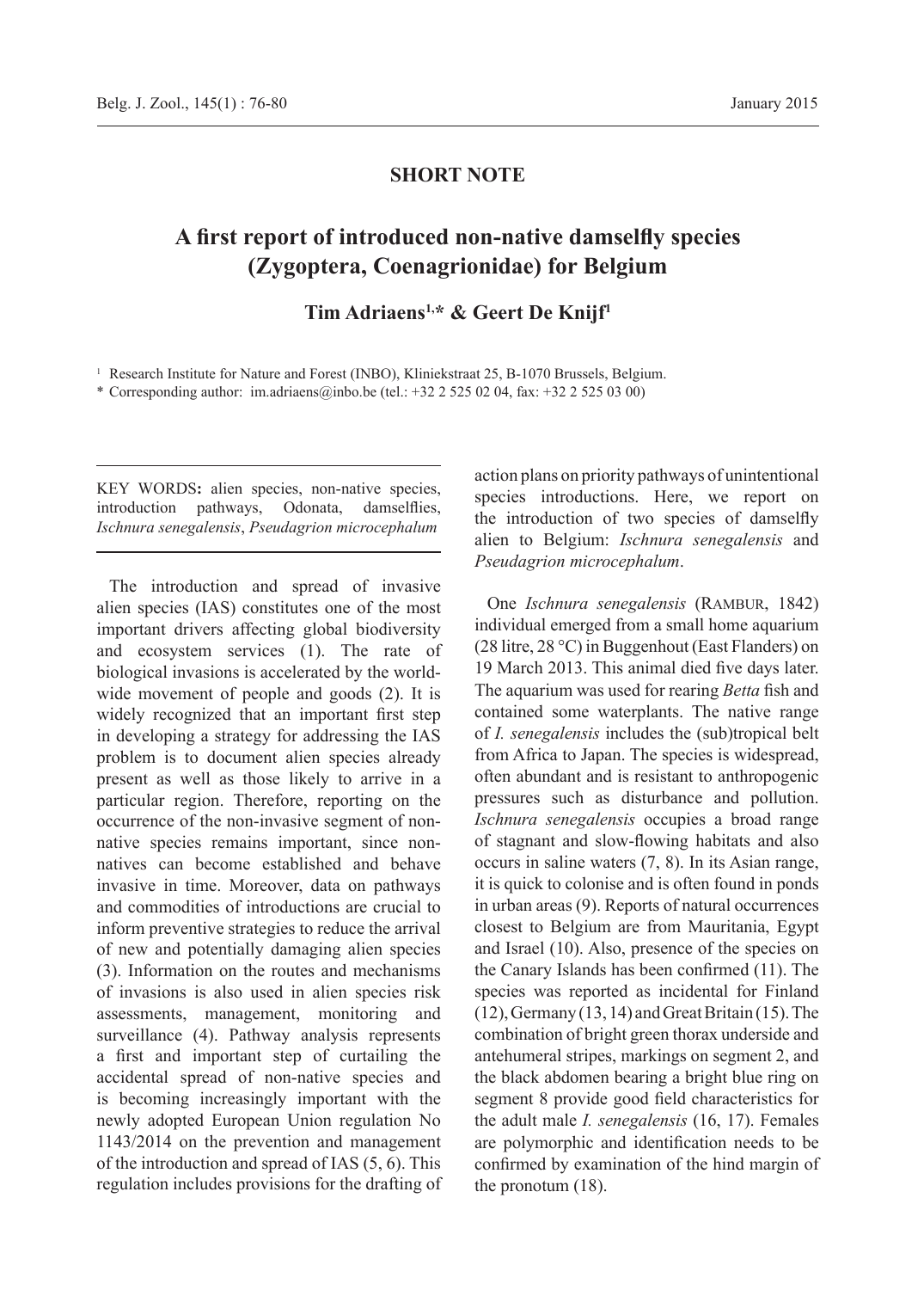#### TABLE 1

Records of two non-native damselflies in Belgium. Pathway terminology based on Hulme *et al*. (2008) (25).

| <b>Species</b>               | Locality                      | Date                       | Pathway     | Commodity              |
|------------------------------|-------------------------------|----------------------------|-------------|------------------------|
| Ischnura senegalensis        | Buggenhout<br>(East Flanders) | 19-24 March 2013           | Contaminant | Live plant<br>material |
| Pseudagrion<br>microcephalum | Opitter<br>(Limburg)          | 24 Feb 2012; 15 March 2012 | Contaminant | Live plant<br>material |

Two Pseudagrion microcephalum (RAMBUR) larvae were observed in an aquarium (240 litre, 25 °C) of a private house in Opitter (Limburg, Flanders) from November 2011. The aquarium was designed to represent an Asian freshwater habitat. The materials for aquascaping had been ordered online (Aquarium-Planten.com) and comprised the following plants, ferns and mosses: *Vallisneria spiralis*, *Microsorium pteropus*, *Blyxa japonica*, *Vesicularia montagnei*, *Vesicularia dubyana*, *Limnophila aromatica*, *Vesicularia* sp., *Riccardia chamedryfolia*. The plant material was delivered early November 2011. Two individuals, at least one female, emerged on 24 February 2012. Both of them died, one during emergence, the other several days later. A third larva was observed on March 14<sup>th</sup> 2012, but did not succeed to emerge. The native range of *P. microcephalum*  includes India, South East Asia, China, Japan, Indonesia, New Guinea and Australia (19, 20). The species is widespread in its native range and occurs in freshwater ponds, lakes and streams (21). *Pseudagrion microcephalum* was one of the most frequently encountered exotic damselfly taxa in glasshouses of a plant trader near Wels, Austria (22) and in aquaria in western Germany (23). The genus *Pseudagrion* comprises over 140 species worldwide (24). There is much variation between the species and they are prone to specialisation resulting in many endemics.

Both species are widespread and common generalists in their native ranges and often occur in anthropogenically disturbed habitats there. Larvae of both species were accidentally imported as contaminants of live plant materials

for use in aquariums and ponds (Table 1). These cases represent the first documented introductions of non-native Odonata for Belgium. The vast majority of non-native invertebrates in Europe are introduced unintentionally as contaminants, hitchhikers or stowaways, and roughly three quarters of the invasive alien species that came into the EU unintentionally entered via these pathways (25).

VALTONEN (1985) (12) already mentioned the emergence of both species at an aquarium shop in Tampere (Finland) (*P. microcephalum* in 1982 and 1983; *I. senegalensis* in 1983 and 1984). These represent the first documented records of both species for Europe (22). The specimens arrived as larvae (or eggs) in water plants from Singapore. Successful larval development was also reported in London greenhouses (Great Britain) (15).

Wasscher & Bos (2000) (26) presented the first synthesis of Odonata introductions in Europe and mentioned 20 species. This number further increased to 41 taxa by 2013 (22). In this 13 year study in glasshouses *P. microcephalum* and *I. senegalensis* were among the most commonly encountered damselflies. Furthermore, LAISTER *et al*. (2014) showed that a large proportion of exotic odonates originate from eggs or larvae associated with aquarist trade of live plant materials. Other forms of introduction, such as accidental import of live imagines as hitchhikers in banana boxes, on airplanes (e.g. 7) or on ships (27), or deliberate releases for biocontrol (28), are comparatively rare. The majority of species were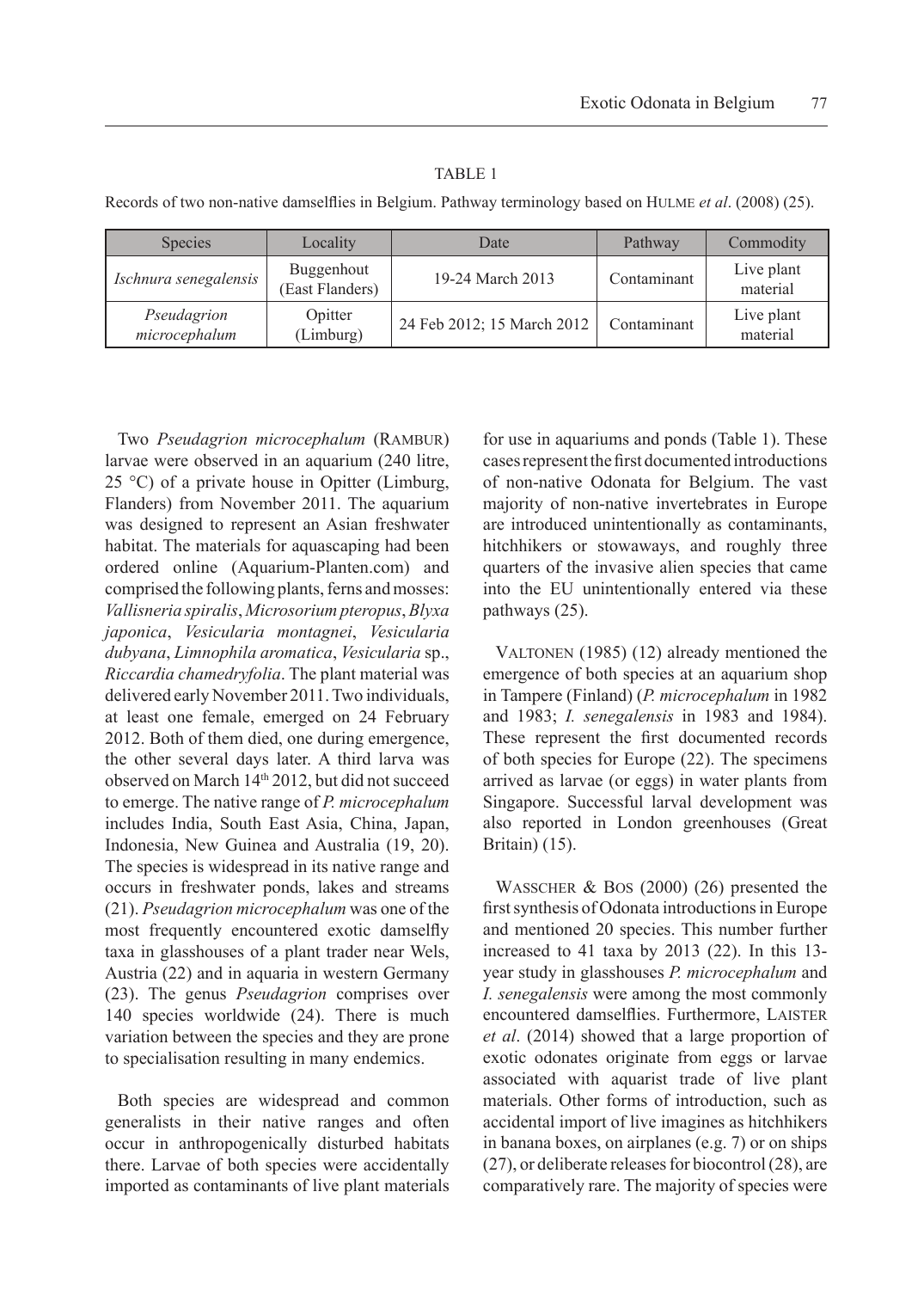of Southeast Asian origin, with many species emerging from home aquaria and glasshouses. Thus, the occurrences of both species reported here are well in line with general introduction histories of other damselflies in Europe.

Despite available reports, the DAISIE and NOBANIS species registries, which represent some of the most comprehensive and up-todate registers of non-native species in Europe, currently do not comprise any non-native Odonata. Odonata are also lacking from the European Alien Species Information Network (EASIN), which compiles data from various European IAS databases (29). One reason for this might be that, so far, none of the reported accidental introductions of damselflies and dragonflies in Europe has resulted in established populations of non-natives and the phenomenon is therefore regarded as not ecologically relevant (22). However, introductions of non-native dragonflies into similar climate zones outside their native range may lead to the establishment and expansion of odonates (30, 31, 32). Secondly, whilst impacts of other non-native species such as zebra mussel *Dreissena polymorpha* (Pallas, 1771) and exotic crayfish on several species of dragonflies have been documented (e.g. 33, 34, 35), we could not find reports of introductions of dragonflies with negative impact on native biota (cf. 36). Introductions of non-native Odonata are therefore usually regarded as incidental and benign. Nonetheless, in Japan, *Ceriagrion auranticum ryukyuanum (*Asahina, 1967) established and spread outside its main range following accidental introductions with aquatic plants (32). Here, despite lack of evidence on impact (pers. comm. N. Ishizawa), eradication is ongoing based on the argument of potential impact on the threatened *C. nipponicum* (Asahina, 1967) (pers. comm. R. Futahashi).

Several authors have shown Odonata to expand their distribution ranges as a result of increasing temperatures (37, 38). Therefore, with global warming, successful establishment of accidentally introduced damselflies with live plant materials or as aquarium escapes remains a possibility. Subsequently, as both larval and adult Odonata can be important keystone predators (39, 40, 41), there would be the potential for impact on native biota. As many introductions of nonnative Odonata occur indoors, accidental import is likely to be underestimated. Adult dragonflies and damselflies are highly mobile organisms. Long distance dispersal events, autonomously or aided by air currents, are not uncommon in this group (42). Therefore, in Odonata, there is also the probability of confusing human-mediated spread with autonomous species dispersal. Currently, tropical plants for aquarists are mainly imported to Europe from Singapore, Indonesia and Thailand (22, 43). However, the introduction of plant material from temperate regions (e.g. North America, China) could pose a risk for temperate zones in Europe. With regards to the species described here, we hypothesize that these subtropical species have the potential to establish at least in the mediterranean bioregion in Europe*.* We recommend that non-native Odonata should be incorporated in the registers of non-native species introductions in Europe.

#### **Acknowledgements**

We thank Dries Coolen and Martine De Bondt for information on the findings of damselflies in their aquaria. We are grateful to Vincent Kalkman and Gerolf Laister for confirmation of species identifications and to Robby Stoks and Martin Schorr for providing additional references. We thank Naoya Ishizawa and Ryo Futahashi for information on damselfly eradication in Japan. The authors wish to thank two anonymous reviewers for their insightful comments.

#### **References**

- 1. Sala OE, Chapin FS, Armesto JJ, Berlow E, Bloomfield J, Dirzo R, Huber-Sanwald E, Huenneke LF, Jackson RB & Kinzig A (2000). Global biodiversity scenarios for the year 2100. Science, 287:1770-1774.
- 2. Hulme PE (2009). Trade, transport and trouble: managing invasive species pathways in an era of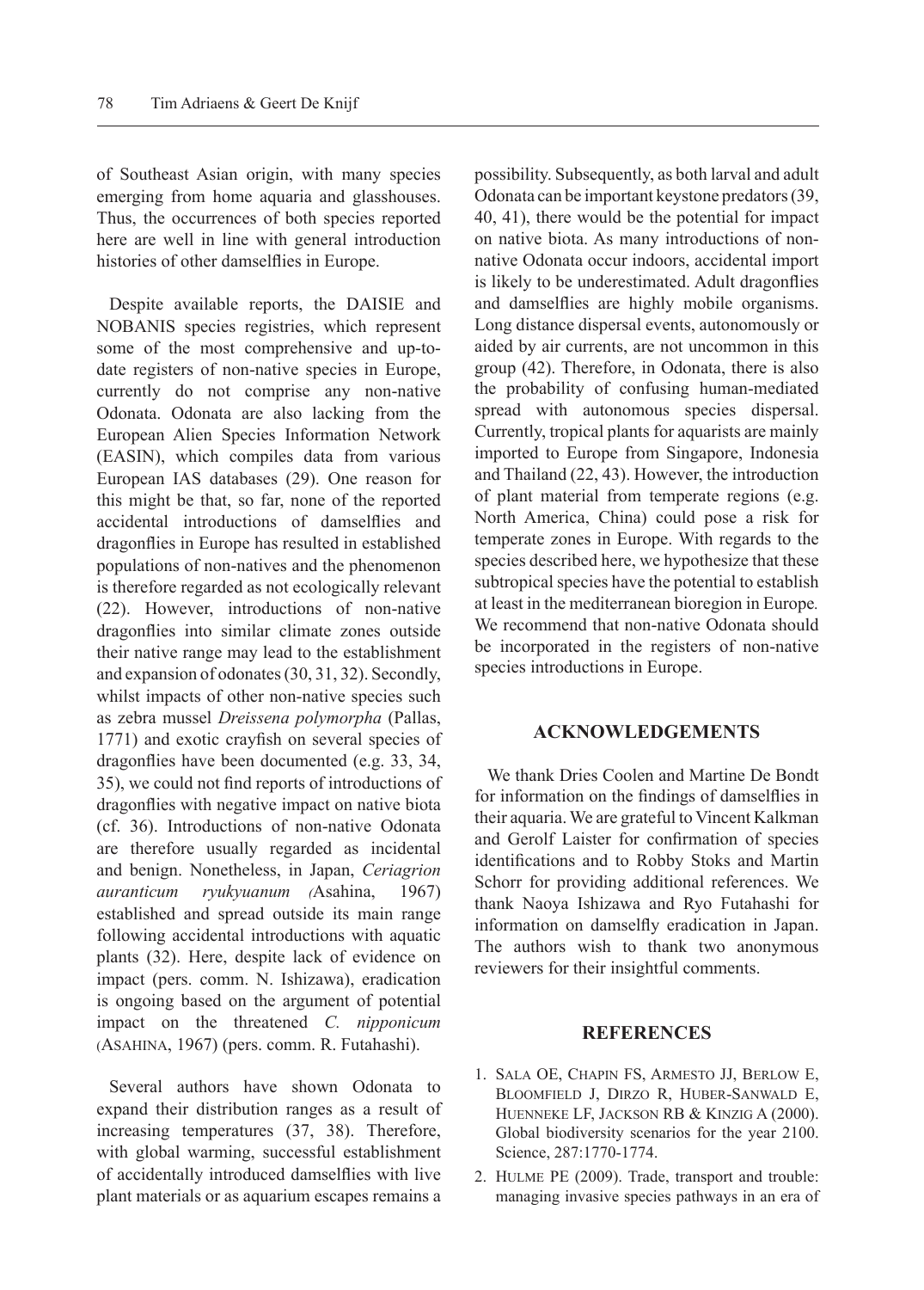globalization. Journal of Applied Ecology, 46:10- 18.

- 3. Wittenberg R & Cock MJW (2001). Invasive alien species. How to address one of the greatest threats to biodiversity: A toolkit of best prevention and management practices. CAB International, Wallingford.
- 4. Clout MN & Williams PA (eds.) (2009). Invasive species management: a handbook of principles and techniques. Oxford University Press, Oxford.
- 5. European Union (2014). Regulation (EU) no 1143/2014 of the European parliament and of the Council of 22 October 2014 on the prevention and management of the introduction and spread of invasive alien species. Official Journal of the European Union 4.11.2014, L317:35-55.
- 6. Essl F, Bacher S, Blackburn T, Booy O, Brundu G, Brunel S, Cardoso A-C, Eschen R, Gallardo B, Galill B, García-Berthou E, GenovesiP, Groom Q, HarrowerC, Hulme PE, Katsanevakis S, Kenis M, Kühn I, Kumschick S, Martinou K, Nentwig W, O'Flynn C, PAGAD S, PERGL J, PYŠEK P, RABITSCH W, Richardson DM, Roques A, Roy H, Scalera R, Schindler S, Seebens H, Vanderhoeven S, Vilà M, Wilson JRU, Zenetos A & Jeschke JM. Crossing frontiers in tackling pathways of biological invasions. In prep.
- 7. Silsby J (2001). Dragonflies of the world. The Natural History Museum, London.
- 8. Sharma G (2013). *Ischnura senegalensis*. The IUCN Red List of Threatened Species (Internet address: http:/[/www.iucnredlist.org/](http://www.iucnredlist.org/)).
- 9. Wilson KDP (2003). Field guide to the Dragonflies of Hong Kong. Cosmos Books, Hong Kong.
- 10. Boudot J-P, Kalkman Vj, Amorín MA, Bogdanović T, Cordero Rivera A, Degabriele G, Dommanget J-L, Ferreira S, Garrigós B, Jović M, Koarac M, Lopau W, Marinov M, Mihokovic N, Riservato E, SAMRAOUI B & SCHNEIDER W (2009). Atlas of the Odonata of the Mediterranean and North Africa. Libellula, Supplement 9:1-256.
- 11. PEELS F (2014). The occurrence of *Ischnura senegalensis* in the Canary Islands, Spain (Odonata: Coenagrionidae). Notulae Odonatologicae, 8:105-111.
- 12. VALTONEN P (1985). Exotic dragonflies imported accidentally with aquarium plants to Finland. Notulae Odonatologicae, 2:87-88.
- 13. Benken T & Kommander M (2011). Die Senegal-Pechlibelle (*Ischnura senegalensis*) schlüpft in einem Aquarium bei Ulm. Mercuriale, 11:51-52.
- 14. Lambertz M & Schmied H (2011). Records of the exotic damselfly *Ischnura senegalensis* (Rambur, 1842) from Bonn (Germany). Bonn zoological Bulletin, 60:211-213.
- 15. Brooks SJ (1988). Exotic dragonflies in north London. Journal of the British Dragonfly Society, 4:9-12.
- 16. Tarboton W & Tarboton M (2005). A fieldguide to the damselflies of South Africa. Private publication, Nylstroom, South Africa.
- 17. Suhling F & Martens A (2007). Dragonflies and Damselflies of Namibia. Gamsberg Macmillan Publishers, Windhoek.
- 18. Seehausen M (2012). *Ischnura ramburi*  mit Wasserpflanzen nach Europa importiert (Odonata: Coenagrionidae). Libellula, 31:7-13.
- 19. TSUDA S. (1991). A distributional list of World Odonata. Published by the author, Osaka.
- 20. Theischinger G & Hawking J (2006). The complete field guide to dragonflies of Australia. CSIRO Publishing, Collingwood, Australia.
- 21. Wilson KDP (2009). *Pseudagrion microcephalum*. The IUCN Red List of Threatened Species (Internet address: http://[www.](http://www.iucnredlist.org/) [iucnredlist.org](http://www.iucnredlist.org/)/).
- 22. Laister G, Lehmann G & Martens A (2014). Exotic Odonata in Europe. Odonatologica, 43:125-135.
- 23. Seehausen M & von Blanckenhagen B (2012). *Pseudagrion microcephalum* (Rambur, 1842) und *Crocothemis servilia* (Drury, 1773) zwei exotische Libellenarten in Hessen. Libellen in Hessen, 5:58-62.
- 24. BRIDGES CA (1994). Catalogue of the familygroup, genus-group and species-group of the Odonata of the World (Third edition). Illinois Natural History Survey, Urbana, Illinois.
- 25. Hulme PE, Bacher S, Kenis M, Klotz S, Kuhn I, Minchin D, Nentwig W, Olenin S, PANOV V, PERGL J, PYSEK P, ROQUES A, SOL D, Solarz W & Vila M (2008). Grasping at the routes of biological invasions: a framework